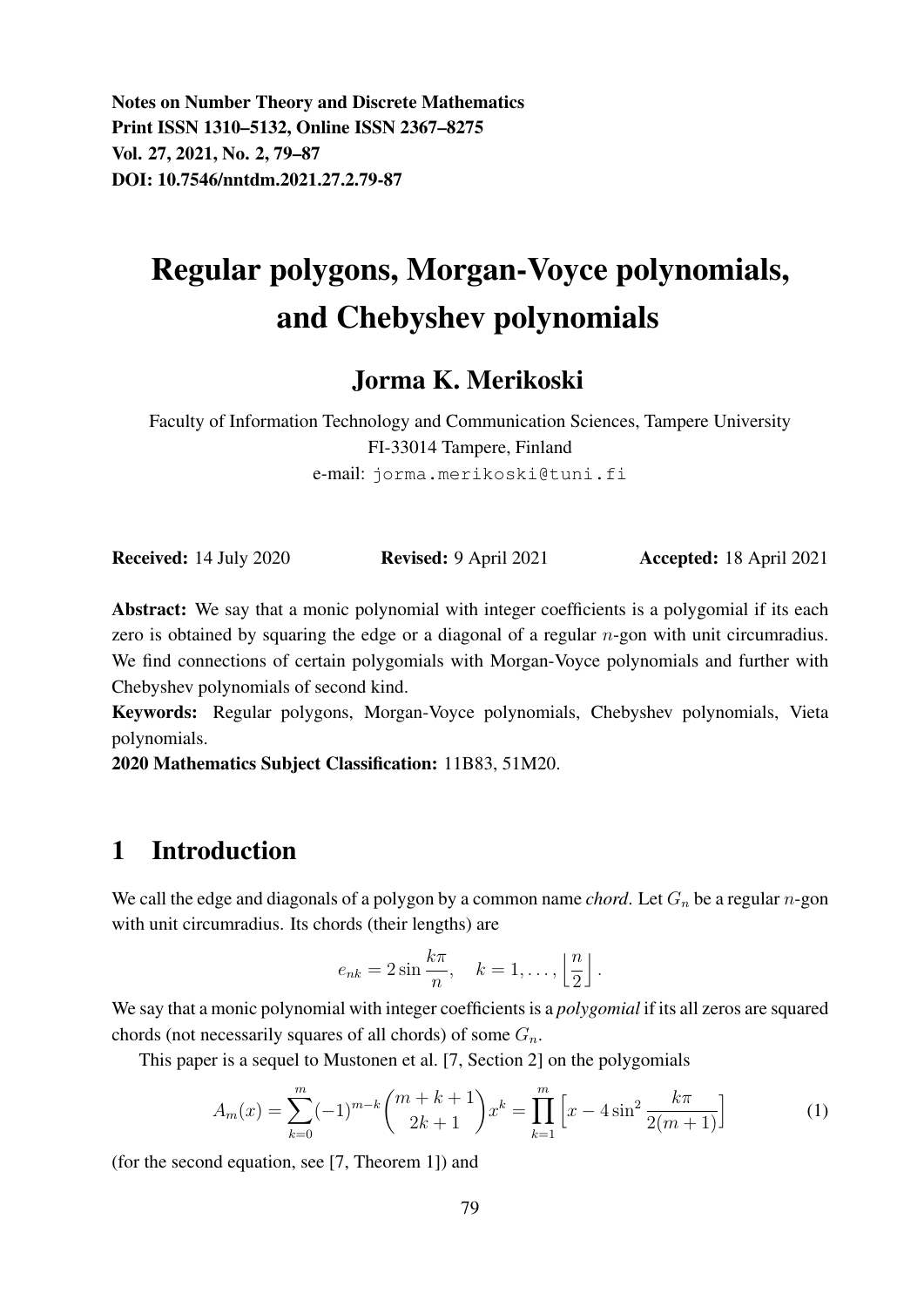$$
\tilde{A}_m(x) = x^m + \sum_{k=0}^{m-1} (-1)^{m-k} \frac{2m+1}{m-k} {m+k \choose 2k+1} x^k = \prod_{k=1}^m \left[ x - 4\sin^2 \frac{k\pi}{2m+1} \right]
$$

(for the second equation, see [7, Theorem 2]). Define that the "empty sum" is zero and the "empty product" one; then  $A_0(x) = \tilde{A}_0(x) = 1$ . In [7],  $B_m = \tilde{A}_m$  and  $\tilde{A}_m$  has another meaning.

Example 1.1. In particular,

$$
A_1(x) = x - 2, \quad A_2(x) = x^2 - 4x + 3, \quad A_3(x) = x^3 - 6x^2 + 10x - 4,
$$
  

$$
A_4(x) = x^4 - 8x^3 + 21x^2 - 20x + 5,
$$
  

$$
\tilde{A}_1(x) = x - 3, \quad \tilde{A}_2(x) = x^2 - 5x + 5, \quad \tilde{A}_3(x) = x^3 - 7x^2 + 14x - 7,
$$
  

$$
\tilde{A}_4(x) = x^4 - 9x^3 + 27x^2 - 30x + 9.
$$

The sequence  $(A_m)$  satisfies [7, Equation (6)] the recursion

$$
A_0(x) = 1, \quad A_1(x) = x - 2, \quad A_{m+1}(x) = (x - 2)A_m(x) - A_{m-1}(x), \tag{2}
$$

and  $(\tilde{A}_m)$  satisfies [7, Equation (11)]

$$
\tilde{A}_0(x) = 1
$$
,  $\tilde{A}_1(x) = x - 3$ ,  $\tilde{A}_{m+1}(x) = (x - 3)A_m(x) - A_{m-1}(x)$ . (3)

We show that

$$
\tilde{A}_0(x) = 1
$$
,  $\tilde{A}_1(x) = x - 3$ ,  $\tilde{A}_{m+1}(x) = (x - 2)\tilde{A}_m(x) - \tilde{A}_{m-1}(x)$ . (4)

Thus  $(\tilde{A}_m)$  follows the same recursion formula as  $(A_m)$ .

For all  $k \geq 2$ ,

$$
\tilde{A}_k(x) \stackrel{(3)}{=} (x-3)A_{k-1}(x) - A_{k-2}(x)
$$
\n
$$
\stackrel{(2)}{=} (x-3)A_{k-1}(x) + A_k(x) - (x-2)A_{k-1}(x) = A_k(x) - A_{k-1}(x). \tag{5}
$$

Therefore

$$
\tilde{A}_{m+1}(x) - (x - 2)\tilde{A}_m(x) + \tilde{A}_{m-1}(x)
$$
\n
$$
\stackrel{(5)}{=} A_{m+1}(x) - A_m(x) - (x - 2)(A_m(x) - A_{m-1}(x)) + A_{m-1}(x) - A_{m-2}(x)
$$
\n
$$
= A_{m+1}(x) - (x - 2)A_m(x) + A_{m-1}(x) - [A_m(x) - (x - 2)A_{m-1}(x) + A_{m-2}(x)]
$$
\n
$$
\stackrel{(2)}{=} 0 - 0 = 0,
$$

verifying the claim.

We are interested in connections of  $A_m$  and  $\tilde{A}_m$  with well-known polynomials. We introduce in Sections 3 and 4 the Morgan-Voyce polynomials  $b_m$  and  $B_m$ , and their generalizations  $B_m^{(r)}$ . We see that  $A_m$  and  $\tilde{A}_m$  are connected with  $B_m$  and  $B_m^{(2)}$ , respectively. We also find a polygomial  $a_m$ connected with  $b_m$ . In Section 5, recalling how  $b_m$ ,  $B_m$ , and  $B_m^{(2)}$  reduce to the Chebyshev polynomials of second kind, we reduce also  $a_m$ ,  $A_m$ , and  $\tilde{A}_m$  to them. The motivation of  $b_m$ and  $B_m$  rises from a problem on a ladder network of resistances. We see in Section 6 that also  $a_m$ and  $A_m$  apply to this problem. Finally, we complete this paper with conclusions and remarks in Section 7.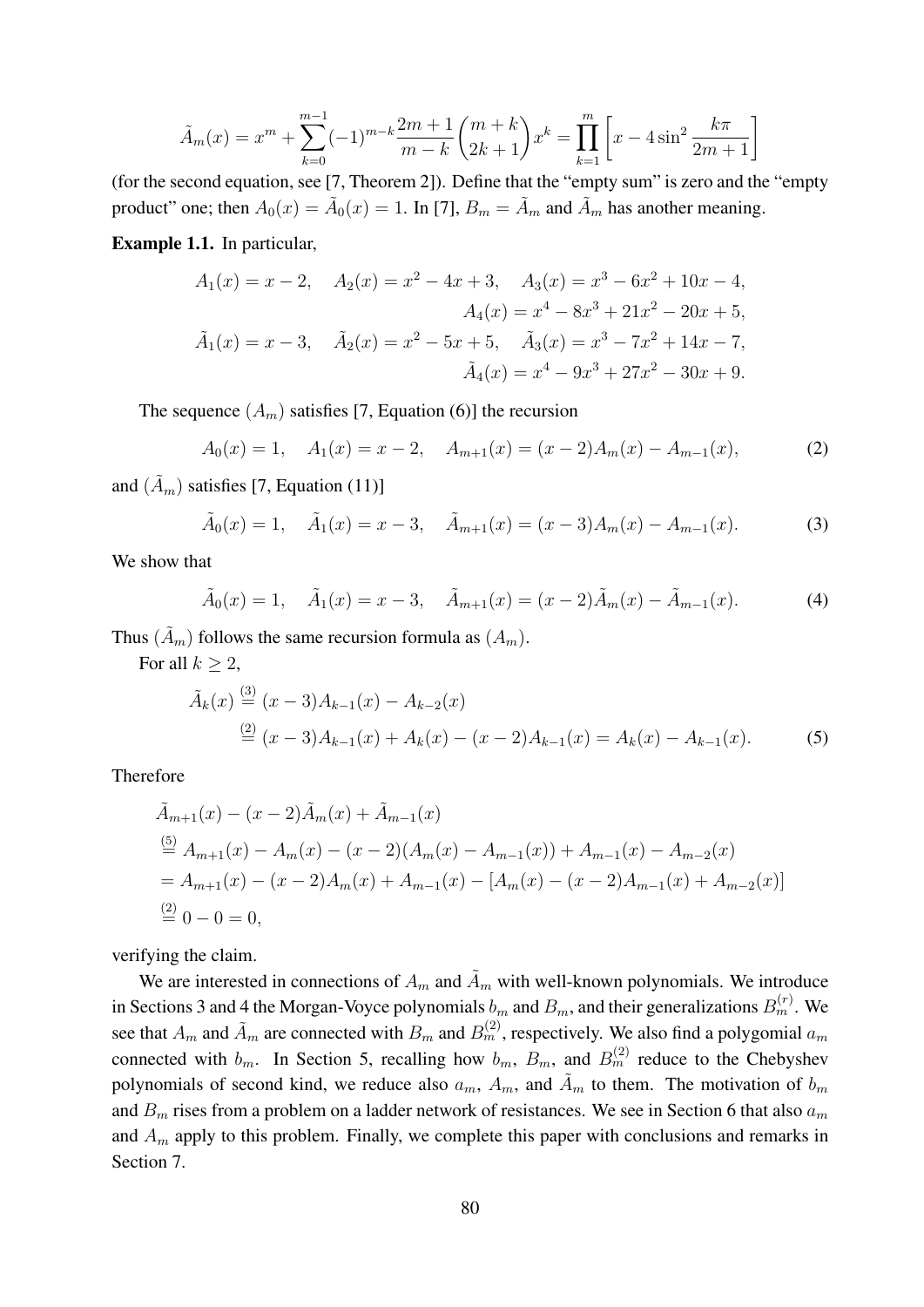### 2 Background

Let me first describe the background of this paper. Neeme Vaino, an amateur mathematician from Estonia, introduced [11] his "regular polynomials"

$$
R_n(x) = \sum_{k=0}^{\lfloor \frac{n}{2} \rfloor} r_{nk} x^{n-2k},
$$

whose coefficients are obtained from the OEIS [8] sequence A132460. Actually [5, Equation (1.5)] R<sup>n</sup> is the *Vieta–Lucas polynomial*

$$
v_n(x) = \sum_{k=0}^{\lfloor \frac{n}{2} \rfloor} (-1)^k \frac{n}{n-k} {n-k \choose k} x^{n-2k}.
$$

Example 2.1. In particular,

$$
v_1(x) = x, \quad v_2(x) = x^2 - 2, \quad v_3(x) = x^3 - 3x, \quad v_4(x) = x^4 - 4x^2 + 2,
$$
  

$$
v_5(x) = x^5 - 5x^3 + 5x, \quad v_6(x) = x^6 - 6x^4 + 9x^2 - 2.
$$

The polygomial  $\tilde{A}_m$  relates to  $v_{2m+1}$  via

$$
v_{2m+1}(x) = x\tilde{A}_m(x^2),
$$

cf. [5, Theorem 3(b)].

Example 2.2. In particular,

$$
x\tilde{A}_2(x^2) = x(x^4 - 5x^2 + 5) = x^5 - 5x^3 + 5x = v_5(x).
$$

The *Chebyshev polynomials of first kind* are defined by

$$
T_0(x) = 1
$$
,  $T_1(x) = x$ ,  $T_{n+1}(x) = 2xT_n(x) - T_{n-1}(x)$ .

Example 2.3. In particular,

$$
T_1(x) = x, \quad T_2(x) = 2x^2 - 1, \quad T_3(x) = 4x^3 - 3x, \quad T_4(x) = 8x^4 - 8x^2 + 1,
$$

$$
T_5(x) = 16x^5 - 20x^3 + 5x, \quad T_6(x) = 32x^6 - 48x^4 + 18x^2 - 1.
$$

The polynomial  $v_n$  relates to  $T_n$  [5, Equation (9.4)] via  $v_n(x) = 2T_n(\frac{x}{2})$  $\frac{x}{2}$ .

Example 2.4. In particular,

$$
2T_4(\frac{x}{2}) = 2 \cdot \left[ 8\left(\frac{x}{2}\right)^4 - 8\left(\frac{x}{2}\right)^2 + 1 \right] = x^4 - 4x^2 + 2 = v_4(x).
$$

The *Vieta–Fibonacci polynomials* are defined by

$$
V_n(x) = \sum_{k=0}^{\lfloor \frac{n}{2} \rfloor} (-1)^k {n-k \choose k} x^{n-2k},
$$

cf. [5, Equation (1.3)]. Here  $V_n$  denotes the same as  $V_{n+1}$  in [5], in order to make its degree equal to n.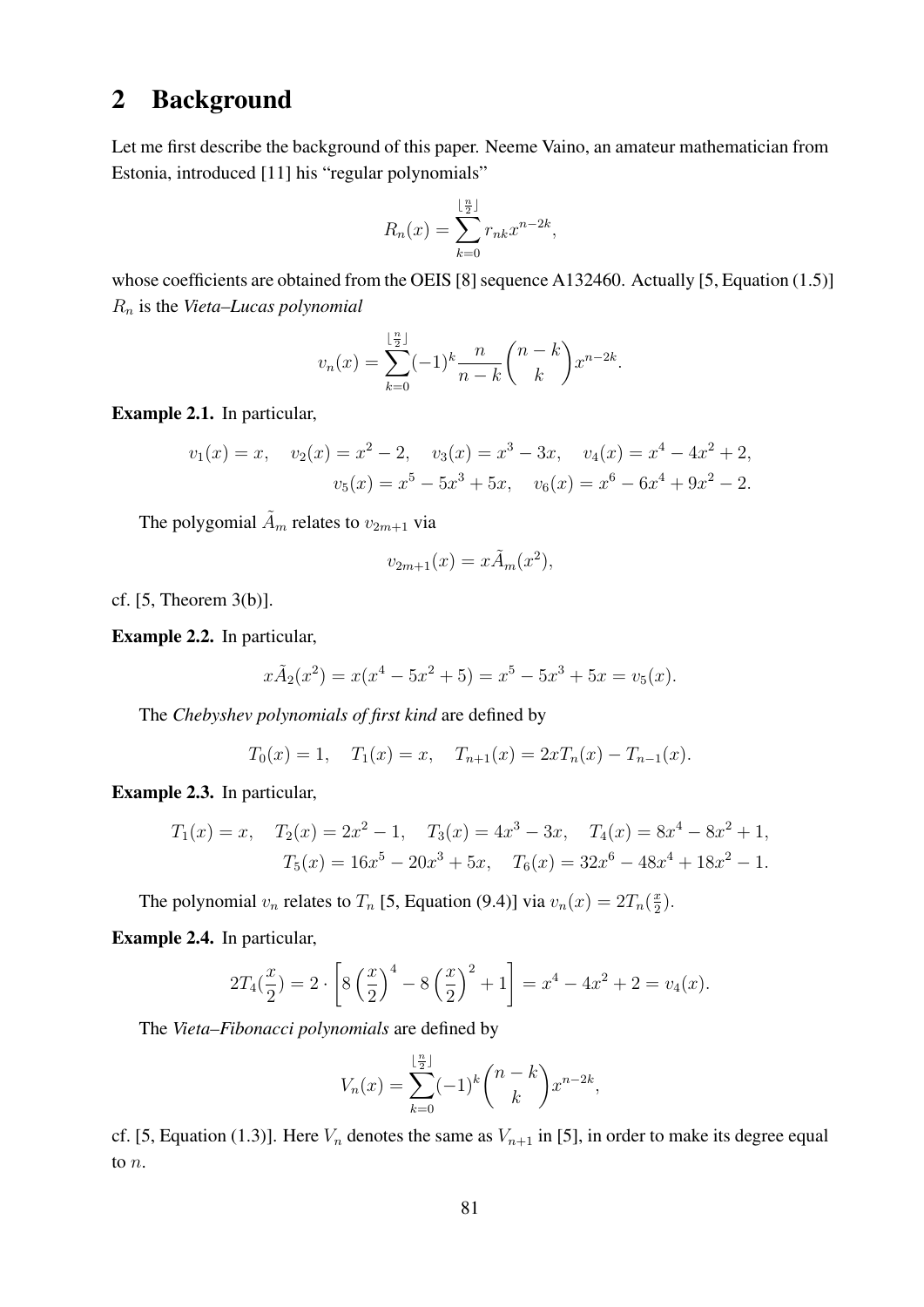Example 2.5. In particular,

$$
V_1(x) = x, \quad V_2(x) = x^2 - 1, \quad V_3(x) = x^3 - 2x, \quad V_4(x) = x^4 - 3x^2 + 1,
$$

$$
V_5(x) = x^5 - 4x^3 + 3x, \quad V_6(x) = x^6 - 5x^4 + 6x^2 - 1.
$$

The polygomial  $A_m$  relates to  $V_{2m+1}$  via  $V_{2m+1}(x) = xA_m(x^2)$ , cf. [5, Theorem 2(a)].

Example 2.6. In particular,

$$
xA_2(x^2) = x(x^4 - 4x^2 + 3) = x^5 - 4x^3 + 3x = V_5(x).
$$

The *Chebyshev polynomials of second kind* are defined by

$$
U_0(x) = 1, \quad U_1(x) = 2x, \quad U_{n+1}(x) = 2xU_n(x) - U_{n-1}(x).
$$

Example 2.7. In particular,

$$
U_1(x) = 2x, \quad U_2(x) = 4x^2 - 1, \quad U_3(x) = 8x^3 - 4x, \quad U_4(x) = 16x^4 - 12x^2 + 1,
$$

$$
U_5(x) = 32x^5 - 32x^3 + 6x, \quad U_6(x) = 64x^6 - 80x^4 + 24x^2 - 1.
$$

The polynomial  $V_n$  relates to  $U_n$  via  $V_n(x) = U_n(\frac{x}{2})$  $(\frac{x}{2})$ , cf. [5, Equation (9.3)]. Actually  $V_n(x)$ should read  $V_{n+1}(x)$  in this reference, in order to make (9.3) compatible with (1.3).

Example 2.8. In particular,

$$
U_4\left(\frac{x}{2}\right) = 16\left(\frac{x}{2}\right)^4 - 12\left(\frac{x}{2}\right)^2 + 1 = x^4 - 3x^2 + 1 = V_4(x).
$$

To summarize,  $A_m$  relates to  $V_{2m+1}$  and further to  $U_{2m+1}$ , and  $\tilde{A}_m$  relates to  $v_{2m+1}$  and further to  $T_{2m+1}$ . But we will see that  $A_m$  and  $\tilde{A}_m$  have also more direct relations to well-known polynomials.

### 3 Morgan-Voyce polynomials

Changing in  $A_m$  all minus signs into plus, we define

$$
B_m(x) = (-1)^m A_m(-x).
$$
 (6)

This is one of the two *Morgan-Voyce polynomials*  $b<sub>m</sub>$  and  $B<sub>m</sub>$ , usually defined by the recursion pair

$$
b_0(x) = B_0(x) = 1, \quad b_{m+1}(x) = xB_m(x) + b_m(x), \quad B_{m+1}(x) = (x+1)B_m(x) + b_m(x). \tag{7}
$$

Example 3.1. In particular,

$$
b_1(x) = x + 1, \quad b_2(x) = x^2 + 3x + 1, \quad b_3(x) = x^3 + 5x^2 + 6x + 1,
$$
  
\n
$$
b_4(x) = x^4 + 7x^3 + 15x^2 + 10x + 1,
$$
  
\n
$$
B_1(x) = x + 2, \quad B_2(x) = x^2 + 4x + 3, \quad B_3(x) = x^3 + 6x^2 + 10x + 4,
$$
  
\n
$$
B_4(x) = x^4 + 8x^3 + 21x^2 + 20x + 5.
$$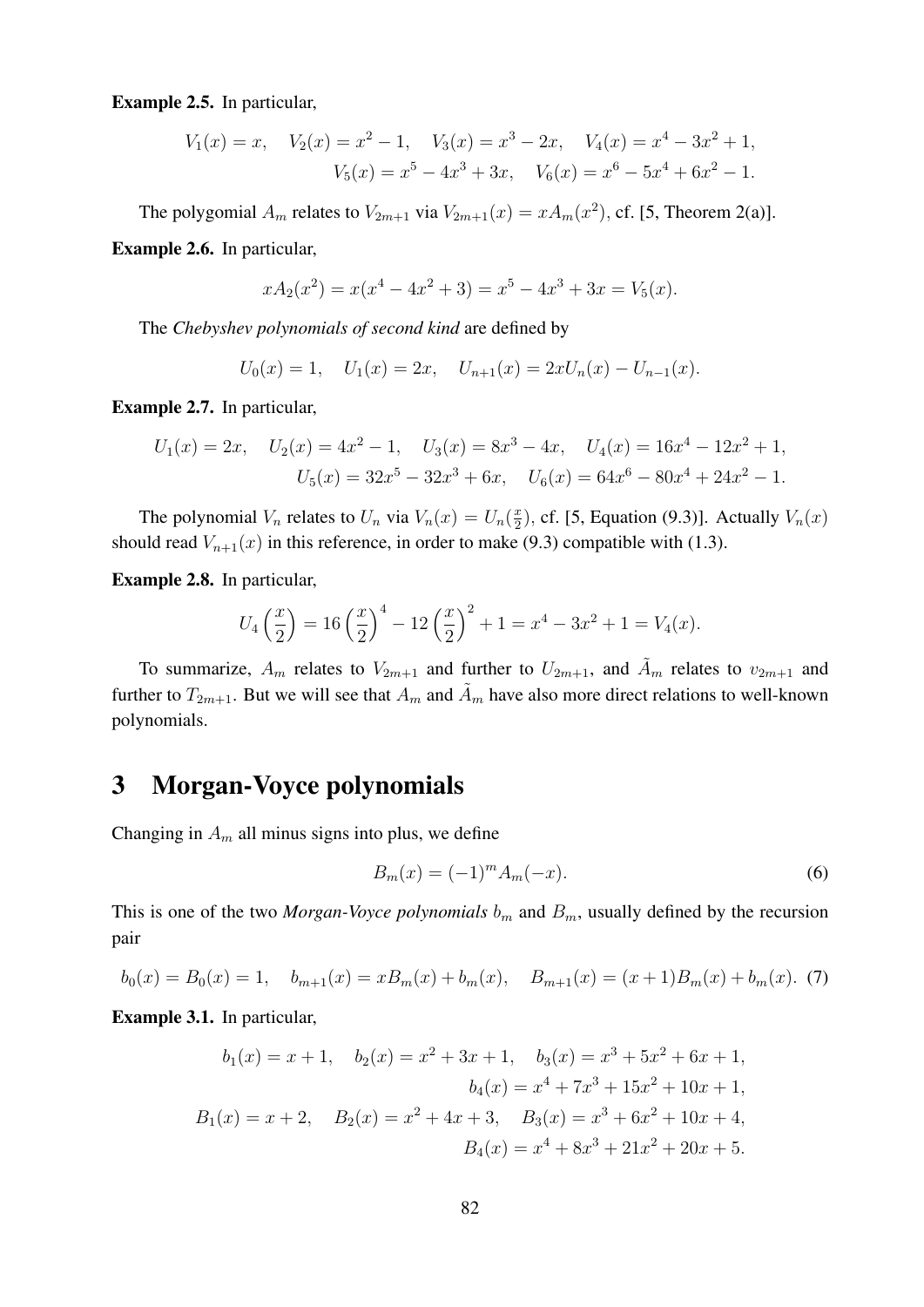By (6) and (2),

$$
B_0(x) = 1
$$
,  $B_1(x) = x + 2$ ,  $B_{m+1}(x) = (x + 2)B_m(x) - B_{m-1}(x)$ .

This recursion is well-known [9, p. 73] as a consequence of (7). Likewise,

$$
b_0(x) = 1
$$
,  $b_1(x) = x + 1$ ,  $b_{m+1}(x) = (x + 2)b_m(x) - b_{m-1}(x)$ .

By  $(6)$  and  $(1)$ ,

$$
B_m(x) = \sum_{k=0}^m {m+k+1 \choose 2k+1} x^k = \prod_{k=1}^m \left[ x + 4\sin^2 \frac{k\pi}{2(m+1)} \right].
$$

Regarding zeros, this is well-known [9, Equation (39)] (the first of the two equations with this number) and [10, Section 6]. Similarly, by [9, Equation (40)] and [10, Section 6] (containing a typo),

$$
b_m(x) = \sum_{k=0}^{m} {m+k \choose 2k} x^k = \prod_{k=1}^{m} \left[ x + 4\sin^2 \frac{(2k-1)\pi}{2(2m+1)} \right].
$$
 (8)

# 4 Counterparts of  $\tilde{A}_m$  and  $b_m$

Equation (6) connects  $A_m$  and  $B_m$  but does not connect  $\tilde{A}_m$  and  $b_m$ . Instead,  $b_m$  is connected with

$$
a_m(x) = (-1)^m b_m(-x) \stackrel{\text{(8)}}{=} \prod_{k=1}^m (-1) \Big[ -x + 4 \sin^2 \frac{(2k-1)\pi}{2(2m+1)} \Big]
$$

$$
= \prod_{k=1}^m \Big[ x - 4 \sin^2 \frac{(2k-1)\pi}{2(2m+1)} \Big]. \tag{9}
$$

This is a polygomial, since its zeros are  $e_{4m+2,1}^2$ ,  $e_{4m+2,3}^2$ , ...,  $e_{4m+2,2m-1}^2$ .

Example 4.1. In particular,

$$
a_1(x) = x - 1
$$
,  $a_2(x) = x^2 - 3x + 1$ ,  $a_3(x) = x^3 - 5x^2 + 6x - 1$ ,  
 $a_4(x) = x^4 - 7x^3 + 15x^2 - 10x + 1$ .

The Morgan-Voyce polynomials have been widely generalized, see [4] and its references. André-Jeannin [1] generalizes them by the recursion

$$
B_0^{(r)}(x) = 1, \quad B_1^{(r)}(x) = x + r + 1, \quad B_{m+1}^{(r)}(x) = (x+2)B_m^{(r)}(x) - B_{m-1}^{(r)}(x),
$$

where  $r$  is a given real number. In particular,

$$
B_m^{(0)} = b_m, \quad B_m^{(1)} = B_m,
$$

and the polynomials

$$
\tilde{B}_m=B_m^{(2)}
$$

satisfy the recursion

$$
\tilde{B}_0(x) = 1, \quad \tilde{B}_1(x) = x + 3, \quad \tilde{B}_{m+1}(x) = (x+2)\tilde{B}_m(x) - \tilde{B}_{m-1}(x). \tag{10}
$$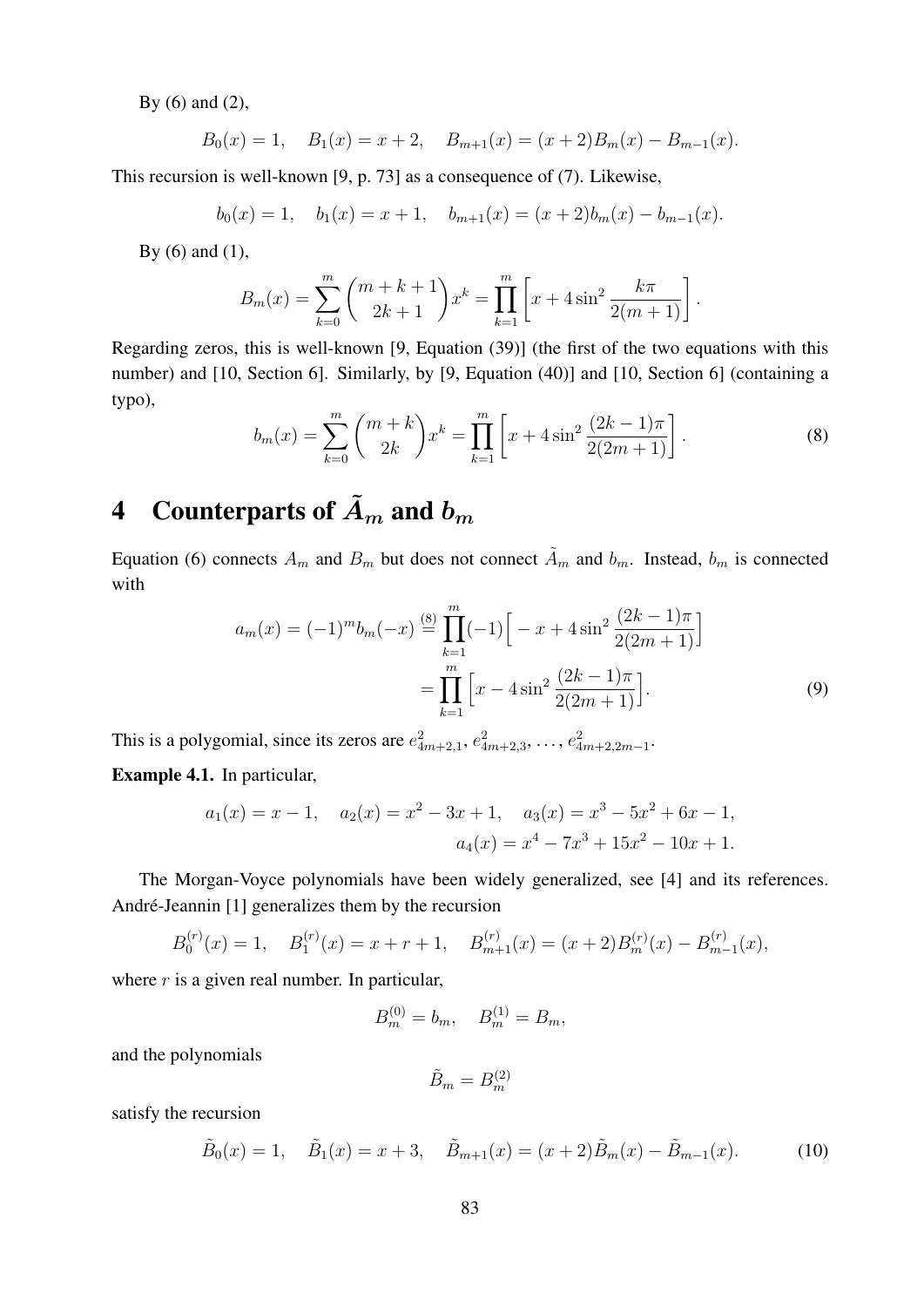By (4) and (10), it is easy to see that

$$
\tilde{B}_m(x) = (-1)^m \tilde{A}_m(-x). \tag{11}
$$

Example 4.2. In particular,

$$
\tilde{B}_1(x) = x + 3
$$
,  $\tilde{B}_2(x) = x^2 + 5x + 5$ ,  $\tilde{B}_3(x) = x^3 + 7x^2 + 14x + 7$ ,  
\n $\tilde{B}_4(x) = x^4 + 9x^3 + 27x^2 + 30x + 9$ .

## 5 Chebyshev polynomials of second kind

It can be shown [4, Equations (4.2–4)] that

$$
B_m(x) = U_m\left(\frac{x+2}{2}\right),\tag{12}
$$

$$
b_m(x) = U_m\left(\frac{x+2}{2}\right) - U_{m-1}\left(\frac{x+2}{2}\right),
$$
\n(13)

$$
\tilde{B}_m(x) = U_m\left(\frac{x+2}{2}\right) + U_{m-1}\left(\frac{x+2}{2}\right). \tag{14}
$$

Example 5.1. In particular,

$$
U_1\left(\frac{x+2}{2}\right) = 2\frac{x+2}{2} = x+2 = B_1(x),
$$
  
\n
$$
U_2\left(\frac{x+2}{2}\right) = 4\left(\frac{x+2}{2}\right)^2 - 1 = x^2 + 4x + 3 = B_2(x),
$$
  
\n
$$
U_2\left(\frac{x+2}{2}\right) - U_1\left(\frac{x+2}{2}\right) = x^2 + 3x + 1 = b_2(x),
$$
  
\n
$$
U_2\left(\frac{x+2}{2}\right) + U_1\left(\frac{x+2}{2}\right) = x^2 + 5x + 5 = \tilde{B}_2(x).
$$

It is easy to see that

$$
U_m(-x) = (-1)^m U_m(x). \tag{15}
$$

Now,

$$
A_m(x) \stackrel{(6)}{=} (-1)^m B_m(-x) \stackrel{(12)}{=} (-1)^m U_m\left(\frac{-x+2}{2}\right) \stackrel{(15)}{=} (-1)^{2m} U_m\left(\frac{x-2}{2}\right) = U_m\left(\frac{x-2}{2}\right),
$$
  
\n
$$
a_m(x) \stackrel{(9)}{=} (-1)^m b_m(-x) \stackrel{(13)}{=} (-1)^m \left(U_m\left(\frac{-x+2}{2}\right) - U_{m-1}\left(\frac{-x+2}{2}\right)\right)
$$
  
\n
$$
\stackrel{(15)}{=} (-1)^m \left[ (-1)^m U_m\left(\frac{x-2}{2}\right) - (-1)^{m-1} U_{m-1}\left(\frac{x-2}{2}\right) \right] = U_m\left(\frac{x-2}{2}\right) + U_{m-1}\left(\frac{x-2}{2}\right)
$$

and

$$
\tilde{A}_{m}(x) \stackrel{\text{(11)}}{=} (-1)^{m} \tilde{B}_{m}(-x) \stackrel{\text{(14)}}{=} (-1)^{m} \left( U_{m} \left( \frac{-x+2}{2} \right) + U_{m-1} \left( \frac{-x+2}{2} \right) \right)
$$
\n
$$
\stackrel{\text{(15)}}{=} (-1)^{m} \left[ (-1)^{m} U_{m} \left( \frac{x-2}{2} \right) + (-1)^{m-1} U_{m-1} \left( \frac{x-2}{2} \right) \right] = U_{m} \left( \frac{x-2}{2} \right) - U_{m-1} \left( \frac{x-2}{2} \right).
$$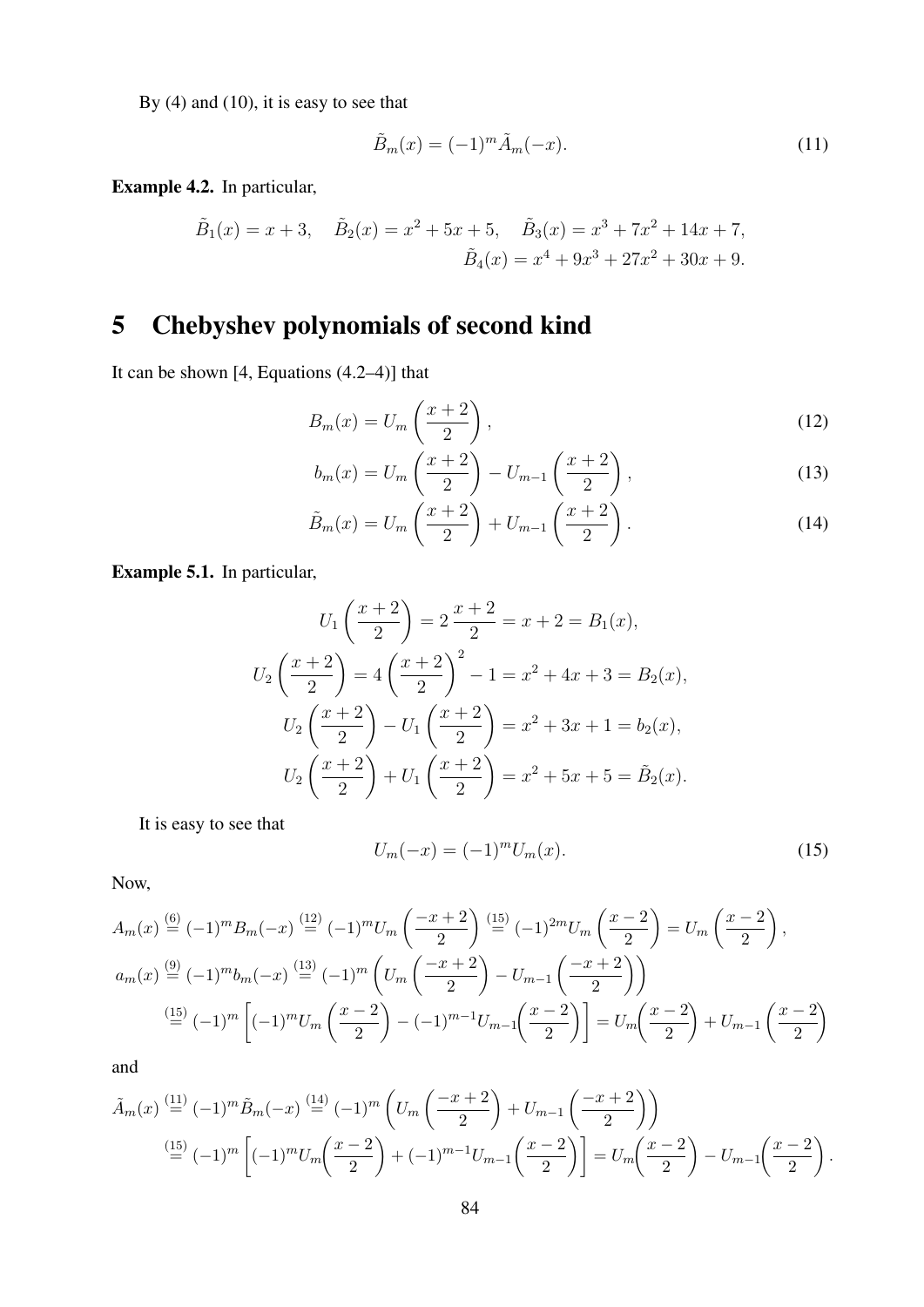Example 5.2. In particular,

$$
U_1\left(\frac{x-2}{2}\right) = 2\frac{x-2}{2} = x-2 = A_1(x),
$$
  
\n
$$
U_2\left(\frac{x-2}{2}\right) = 4\left(\frac{x-2}{2}\right)^2 - 1 = x^2 - 4x + 3 = A_2(x),
$$
  
\n
$$
U_2\left(\frac{x-2}{2}\right) + U_1\left(\frac{x-2}{2}\right) = x^2 - 3x + 1 = a_2(x),
$$
  
\n
$$
U_2\left(\frac{x-2}{2}\right) - U_1\left(\frac{x-2}{2}\right) = x^2 - 5x + 5 = \tilde{A}_2(x).
$$

### 6 Revisiting the ladder network

We show that  $a_m$  and  $A_m$  apply to the same ladder network problem [2, 6] as  $b_m$  and  $B_m$ . To begin, we present a recursion pair for  $a_m$  and  $A_m$ . Since

$$
a_{m+1}(x) \stackrel{(9)}{=} (-1)^{m+1} b_{m+1}(-x) \stackrel{(7)}{=} (-1)^{m+1} [(-x)B_m(-x) + b_m(-x)]
$$
  
=  $x(-1)^m B_m(-x) - (-1)^m b_m(-x) \stackrel{(6),(9)}{=} x A_m(x) - a_m(x)$ 

and

$$
A_{m+1}(x) \stackrel{(6)}{=} (-1)^{m+1} B_{m+1}(-x) \stackrel{(7)}{=} (-1)^{m+1} [(-x+1)B_m(-x) + b_m(-x)]
$$
  
=  $(x-1)(-1)^m B_m(-x) - (-1)^m b_m(-x) \stackrel{(6)(9)}{=} (x-1)A_m(x) - a_m(x),$ 

we have

$$
a_0(x) = A_0(x) = 1, \quad a_{m+1}(x) = xA_m(x) - a_m(x), \quad A_{m+1}(x) = (x-1)A_m(x) - a_m(x). \tag{16}
$$

We use the figures and notations of Hoggatt and Bicknell  $[2, Section 1]$ . Instead of x, we let  $-x$  denote the resistance of each component in the upper sidepiece of the ladder. It is reasonable to require that  $-x > 0$ , i.e.,  $x < 0$ . However, it is not complete nonsense to accept also nonpositive resistances, because we may think that the voltage across these components can be increased externally. Anyway, whether or not to accept nonpositive resistances, it does not effect on the following calculations.

We proceed as in [2, p. 148] but write  $R(x) = R$  and  $Z_m(x) = Z_n$ . Then

$$
R(x) = Z_m(x) - x,
$$
  
\n
$$
\frac{1}{Z_{m+1}(x)} = \frac{1}{Z_m(x) - x} + 1 = \frac{Z_m(x) - x + 1}{Z_m(x) - x},
$$
  
\n
$$
Z_{m+1}(x) = \frac{Z_m(x) - x}{Z_m(x) - x + 1}.
$$
\n(17)

and

$$
Z_m(x) = \frac{a_m(x)}{A_m(x)}\tag{18}
$$

satisfies (17). Since

We show that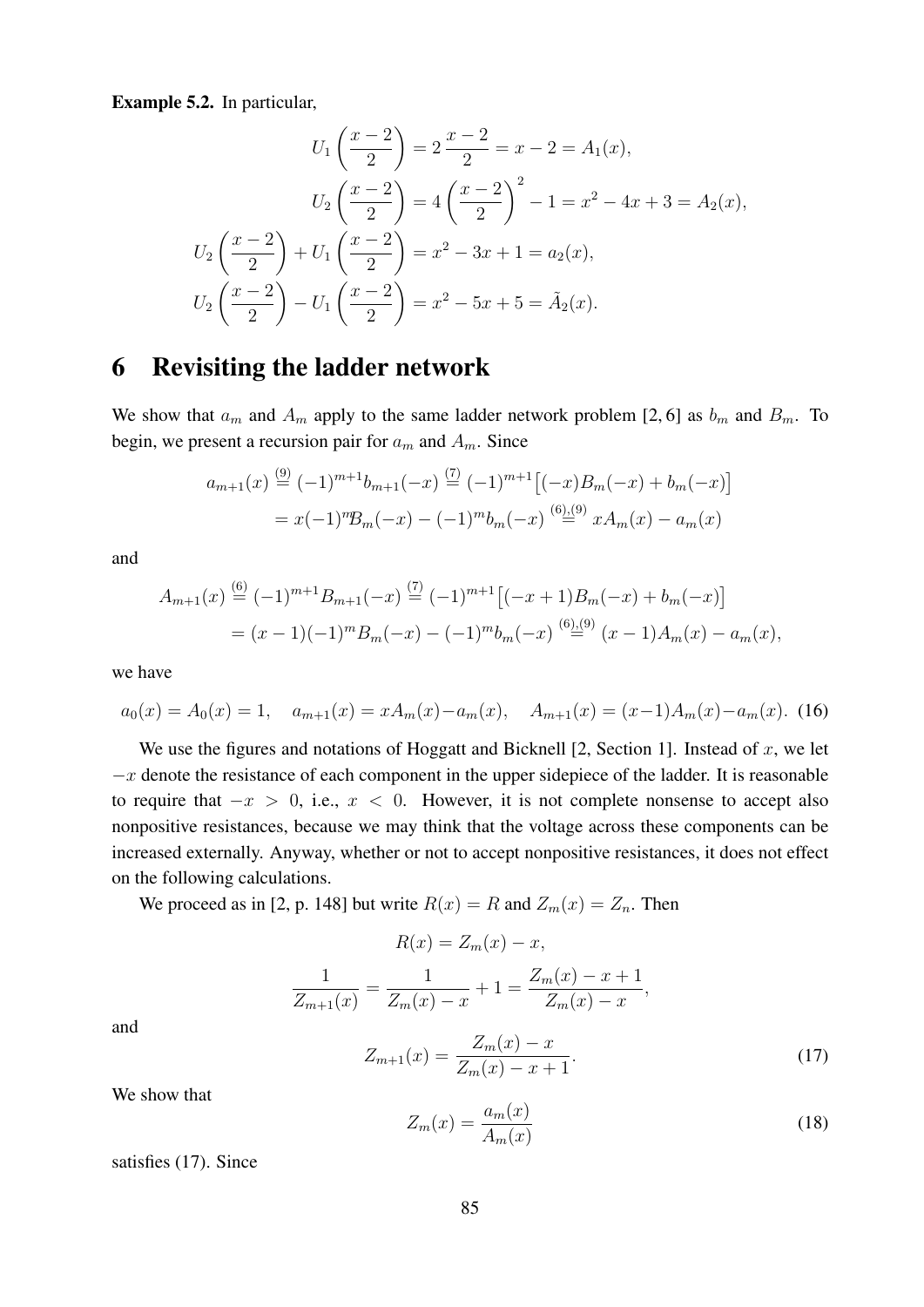$$
Z_{m+1}(x) \stackrel{\text{(18)}}{=} \frac{a_{m+1}(x)}{A_{m+1}(x)} \stackrel{\text{(16)}}{=} \frac{x A_m(x) - a_m(x)}{(x-1) A_m(x) - a_m(x)}
$$
  

$$
= \frac{a_m(x) - x A_m(x)}{a_m(x) - (x-1) A_m(x)} = \frac{\frac{a_m(x)}{A_m(x)} - x}{\frac{a_m(x)}{A_m(x)} - x + 1} \stackrel{\text{(18)}}{=} \frac{Z_m(x) - x}{Z_m(x) - x + 1},
$$

the claim follows.

### 7 Conclusions and remarks

The polygomial  $A_m$  is connected with  $B_m$  via the equation (6). The Morgan-Voyce polynomial  $b_m$ defines by (9) the polygomial  $a_m$ . The polygomial  $\tilde{A}_m$  has the connection (11) with the generalized Morgan-Voyce polynomial  $\tilde{B}_m = B_m^{(2)}$ . Since these Morgan-Voyce polynomials reduce to Chebyshev polynomials of second kind via (12), (13), and (14), also the above-mentioned polygomials reduce to them.

More generally, we define

$$
A_m^{(r)}(x) = (-1)^m B^{(r)}(-x).
$$

In particular,

$$
A_m^{(0)} = a_m, \quad A_m^{(1)} = A_m, \quad A_m^{(2)} = \tilde{A}_m.
$$

If  $r \in \{0, 1, 2\}$ , then  $A_m^{(r)}$  is a polygomial. Is it a polygomial also for some other appropriate values of r? To answer, we should find the zeros of  $B_m^{(r)}$ . I did not find them from the literature. According to Horadam [3, p. 348], André-Jeannin [1] has given them, but actually he [1, p. 231] considered only the cases  $r = 0, 1, 2$ .

#### Acknowledgements

Neeme Vaino's "regular polynomials" (discussed in Section 2) motivated this paper. Pentti Haukkanen gave useful references. I thank both of them.

#### References

- [1] Andre-Jeannin, R. (1994). A generalization of Morgan-Voyce polynomials. ´ *The Fibonacci Quarterly*, 32, 228–231.
- [2] Hoggatt, V. E., & Bicknell, M. (1974). A primer for the Fibonacci numbers: Part XIV. *The Fibonacci Quarterly*, 12, 147–156.
- [3] Horadam, A. F. (1996). Polynomials associated with generalized Morgan-Voyce polynomials. *The Fibonacci Quarterly*, 34, 342–348.